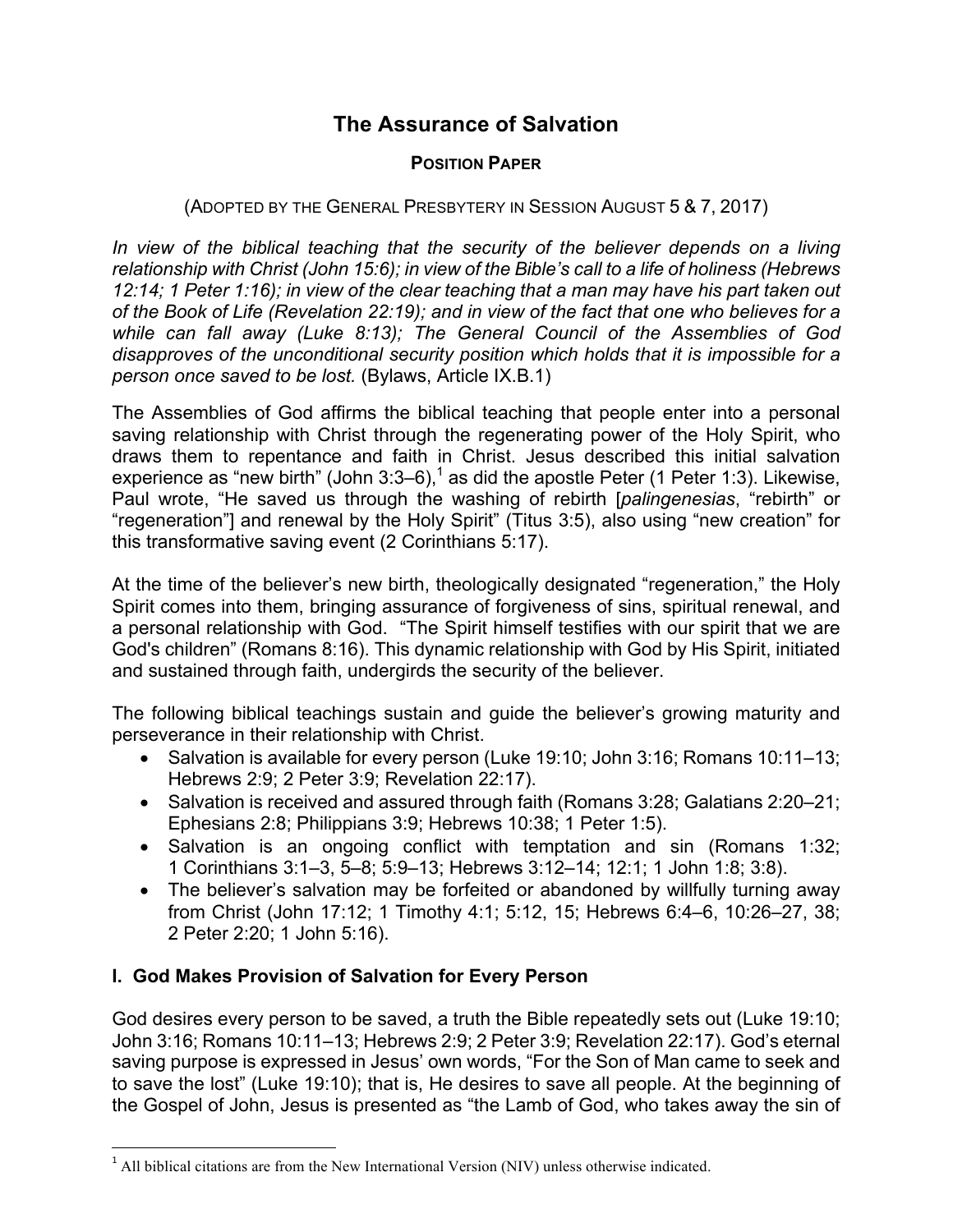the world" (John 1:29). The Gospel's great theme follows, "For God so loved the world that he gave his one and only Son, that whoever believes in him shall not perish but have eternal life" (John 3:16).

The Pauline epistles likewise reiterate God's universal redemptive plan: " . . . God our Savior . . . wants all people to be saved and to come to a knowledge of the truth" (1Timothy 2:3–4). "God . . . is the Savior of all people, and especially of those who believe" (1 Timothy 4:10). "For the grace of God has appeared that offers salvation to all people" (Titus 2:11). This is called prevenient grace, the grace God provides prior to salvation, drawing all people toward salvation and enabling them to either accept or reject His offer. After many such expressions of God's universal offer of salvation, the Bible fittingly concludes with a closing invitation to all humanity, "Let the one who is thirsty come; and let the one who wishes take the free gift of the water of life" (Revelation 22:17).

Unfortunately, some Christian traditions have come to a view of God's sovereignty that asserts that only a limited number of humans are able to respond to God's offer of salvation. Moreover, these traditions maintain that Christ's atoning sacrifice is not intended for all. They assume that God sovereignly decreed from eternity past to elect only a limited number of persons to salvation. This belief is rooted in a number of biblical passages that do indeed emphasize God's sovereignty in His saving activity. For example, Jesus' words in the Gospel of John make it clear that the Father must act to draw humans into His electing purposes (6:37, 44, 65). Another commonly referenced text is Romans 9:11–18, that recounts God's foresight of the lives of Jacob and Esau, and points out God's sovereign election of Jacob rather than Esau. The biblical metaphor of the potter's sovereign control over the clay follows in this passage and is often cited in support of God's absolute sovereignty in effecting human salvation (9:20–21).

However, while these passages certainly teach that God is sovereign in all that He does, they are not a denial of human freedom in responding to the gospel. The election of Jacob over Esau entailed what God foreknew each of them would do. The sacred history in Genesis vividly recounts the story of Jacob's own personal decisions as he struggled with God and haltingly responded in faith. The pottery image is an eloquent and powerful depiction of God's sovereignty, but the potter's singular effort to create a quality vessel is by no means intended to teach that God deliberately passes over certain people, thereby leaving them to be eternally lost. Such passages as these do not contradict the "whoever believes" of John 3:16 and God's provision for all as so often expressed throughout the Bible.

The apostle Paul put God's saving purposes in divine perspective as he wrote, "For those God foreknew he also predestined to be conformed to the image of his Son, that he might be the firstborn among many brothers and sisters" (Romans 8:29). In this crucial passage, God is not shown to deny humanity's freedom and ability to choose. Rather, Paul shows that God has made provision from eternity for those whom He has foreseen would respond to the gospel and believe in Christ. The Greek term translated "to foreknow" (*proginōskō*) expresses God's knowing people from eternity. It is also important to note that the verb "to know" (Greek *ginōskō*; Hebrew *yada*), when used of God with regard to people in both the Old and New Testaments, expresses a richness of love and mercy mirrored in the healthy marital relationships of God's human creatures. An often cited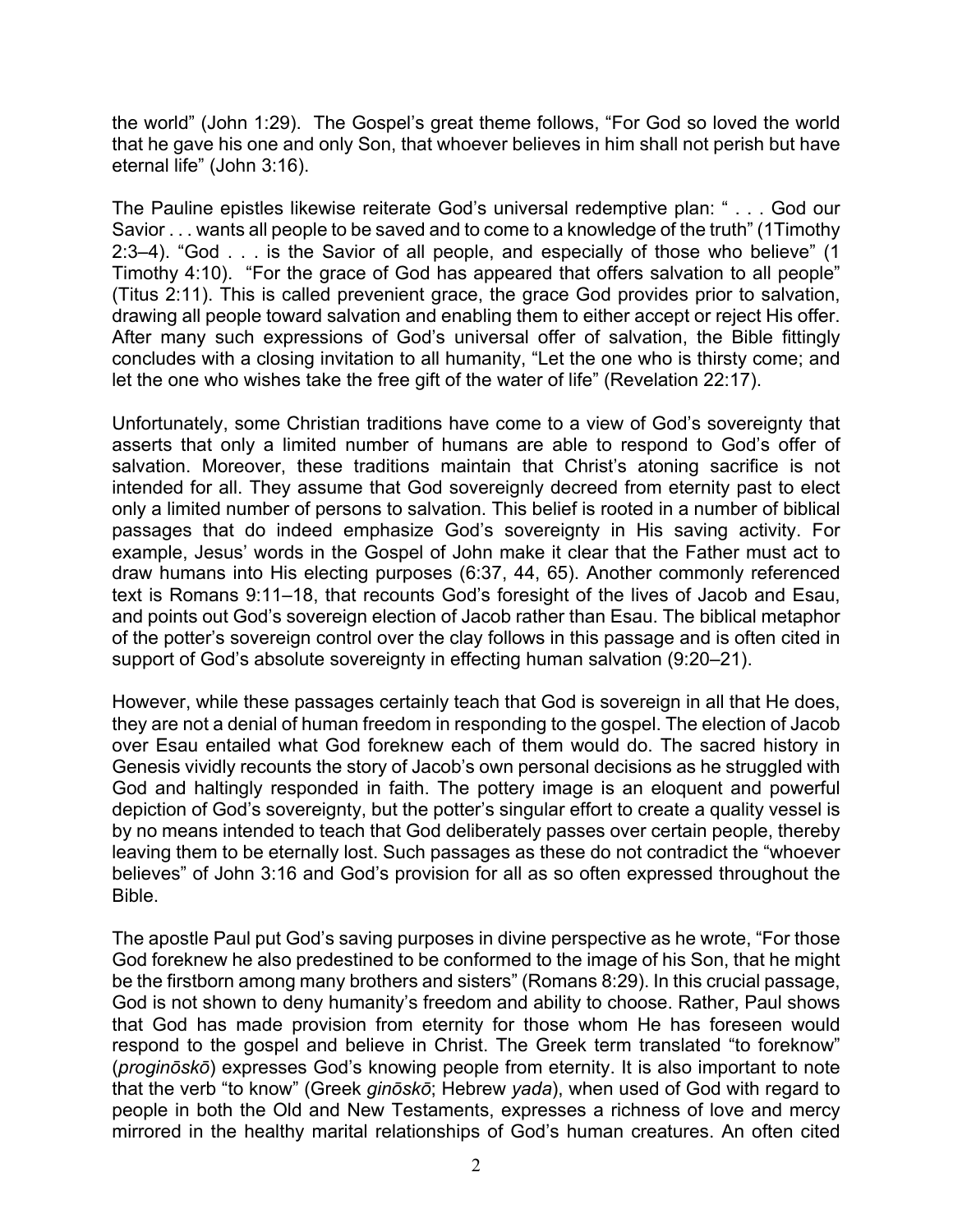passage to illustrate this is, "You only have I known [Hebrew, *yada*; Greek Septuagint, *ginōskō*] of all the families of the earth" (Amos 3:2, ESV)<sup>2</sup>, which expresses God's loving foreknowledge and election of Israel. Inspired by the Spirit, Peter used the corresponding noun to this lovingly selective verb *proginōskō* when he addressed far-flung believers in the Roman Empire as "God's elect . . . chosen according to the *foreknowledge* [*prognosis*, emphasis added] of God the Father" (1 Peter 1:1–2).

The foreknowledge of God is an exercise of omniscience (knowing everything) rather than omnipotence (being all-powerful). God's knowledge of what will occur is not the same as making it happen without considering a person's freedom of will. Assuming that God's right to do something demands that He exercise that right (deliberately passing over and thus condemning certain people, as some teach) diminishes, rather than enhances, God's sovereignty. This erroneous belief limits the holiness and justice of God; it does not reflect His gracious love and mercy toward all His human creatures.

Therefore, it is important to understand the difference between predestination, which is a biblical concept, and predeterminism, which is not. Predestination secures an eternal destiny for God's people (the corporate body of Christ) whom He foreknew from eternity would respond to the conviction of His Spirit and accept His redemptive provision in Christ (John 14:2). Predeterminism, by contrast, asserts that God has decided everyone's individual actions and fate in advance without noting their personal decision to believe. This distinction between these two terms is illustrated in Esther 4:13–14, where Mordecai warns Esther, "Do not think that because you are in the king's house you alone of all the Jews will escape. For if you remain silent at this time, relief and deliverance for the Jews will arise from another place, but you and your father's family will perish. And who knows but that you have come to royal position for such a time as this?" God had predestined that Israel (corporate) would survive, but had not predetermined Esther's (personal) fate: that was in her hands. A plan of salvation or escape for the corporate people of God would be provided, but individual participation was a matter of personal choice.

In His gracious and merciful sovereignty, God determined from eternity past the conditions on which He would show mercy, and provided the plan of salvation whereby all can be saved (Hebrews 2:9). In this plan humanity's free decisions, enabled by the Holy Spirit, are taken into consideration so that believers are chosen in Christ on the basis of His foreknowledge (Romans 8:29; Ephesians 1:4). Salvation is available to whoever will respond in faith to the gospel and to God's universal provision of prevenient grace.

# **II. Salvation Is Received and Assured by Faith**

Being a Christian is certainly not a matter of good works. Salvation is solely by grace through faith (Ephesians 2:8–9). Faith accepts the fact that Christ died in place of sinful humankind so that forgiveness of sins in available. By faith humans may rely on the mercy of God and accept Christ as Savior. Faith grasps the wondrous reality that believing and repentant humans are now the recipients of the righteousness of Christ, credited to them through no merit of their own (Philippians 3:9), and "given through faith in Jesus Christ to all who believe" (Romans 3:22). Though "all have sinned and fall short of the glory of God

 

<sup>&</sup>lt;sup>2</sup> ESV refers to the English Standard Version of the Bible.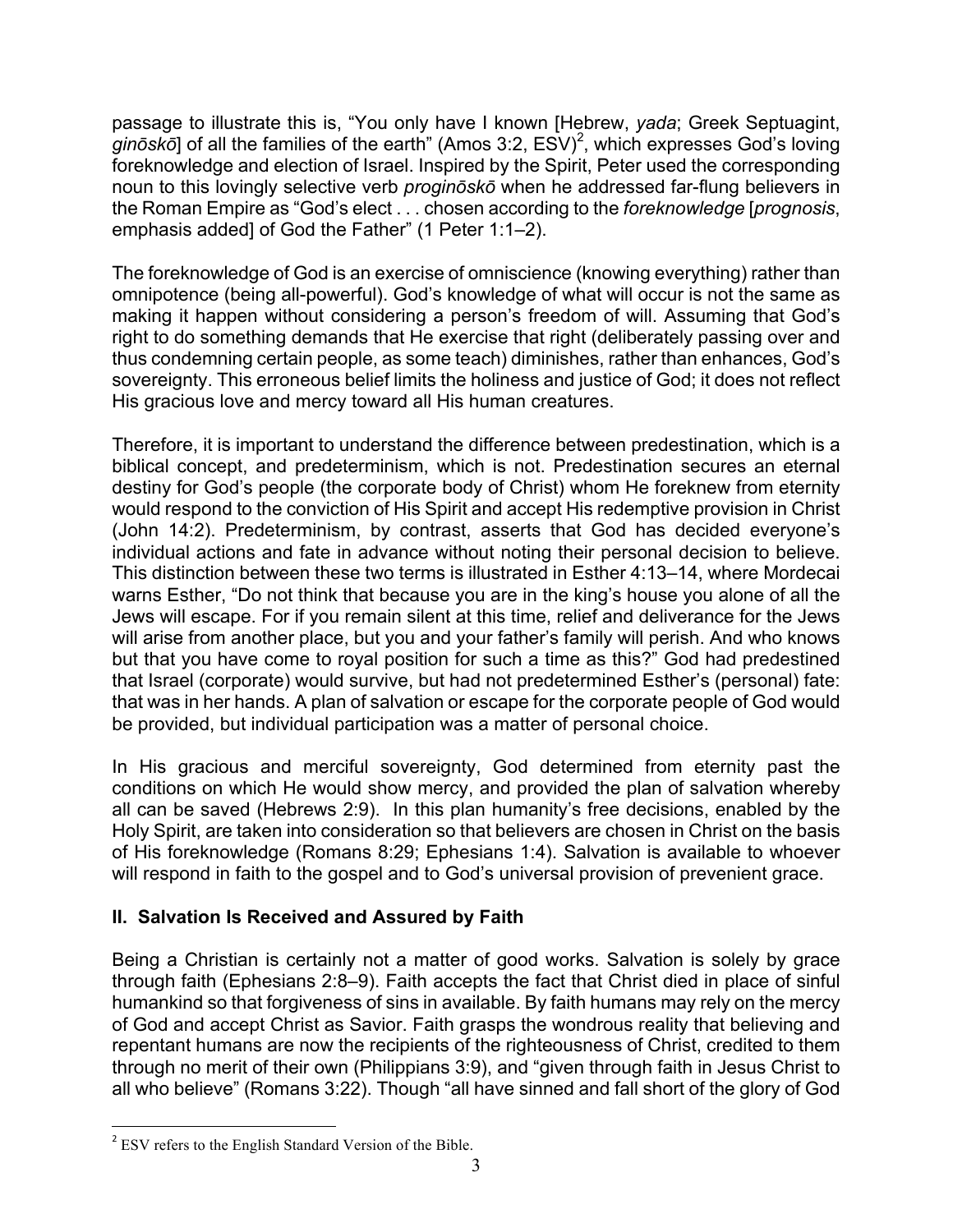. . . all are justified freely by his grace through the redemption that came by Christ Jesus" (Romans 3:23–24; see also 5:1). Moreover, this gracious status with God is realized by the enablement of the Holy Spirit, who "testifies with our spirit that we are God's children" (Romans 8:16).

Though justified and credited with the righteousness of Christ, believers are also "created in Christ Jesus to do good works" (Ephesians 2:10). Moreover, they are charged in their daily lives to be "filled with the fruit of righteousness that comes through Jesus Christ" (Philippians 1:11). So the actual working out of the righteousness of Christ in the believer is an ongoing process. It involves purposeful and progressive spiritual formation, as aptly illustrated in 2 Peter 1:5–8:

Make every effort to add to your faith goodness; and to goodness, knowledge; and to knowledge, self-control; and to self-control, perseverance; and to perseverance, godliness; and to godliness, mutual affection; and to mutual affection, love. For if you possess these qualities in increasing measure, they will keep you from being ineffective and unproductive in your knowledge of our Lord Jesus Christ. (See also Romans 6:12–13; 8:13; Colossians 3:1–5.)

Our personal spiritual growth varies in excellence and maturity as we learn obedience to God's Word and rely on the guidance and enablement of the Holy Spirit who dwells within. Yet, while still in the process of formation, imperfect though we may be, we remain justified through faith in Christ, never by good works. "Therefore, there is now no condemnation for those who are in Christ Jesus" (Romans 8:1).

Spiritual growth also anticipates that the believer will be committed to following Christ in lifelong obedience to His teachings. The New Testament places great emphasis on faithfully walking through the tests of life and persevering in faith to the end of life. In the Parable of the Sower, Jesus said, "The seed on good soil stands for those with a noble and good heart, who hear the word, retain it, and by persevering [*en hypomonē*] produce a crop" (Luke 8:15). James picked up both concepts of faithfulness through tests and perseverance as he wrote, "the testing [*to dokimion*] of your faith produces perseverance [*hypomonēn*] (1:3). Peter added, "These [trials] have come so that the proven genuineness [*to dokimion*] of your faith . . . may result in praise, glory and honor when Jesus Christ is revealed" (1 Peter 1:7). The writer of Hebrews concurred, "You need to persevere [*hypomonēs*] so that when you have done the will of God, you will receive what he has promised" (Hebrews 10:36).

The security of believers, then, comes through faith, both in the receiving of salvation and in continuing fellowship with Christ by His Spirit. With Paul, believers pray to "be found in him [Christ], not having a righteousness of my own that comes from the law, but that which is through faith in Christ—the righteousness that comes from God on the basis of faith" (Philippians 3:9).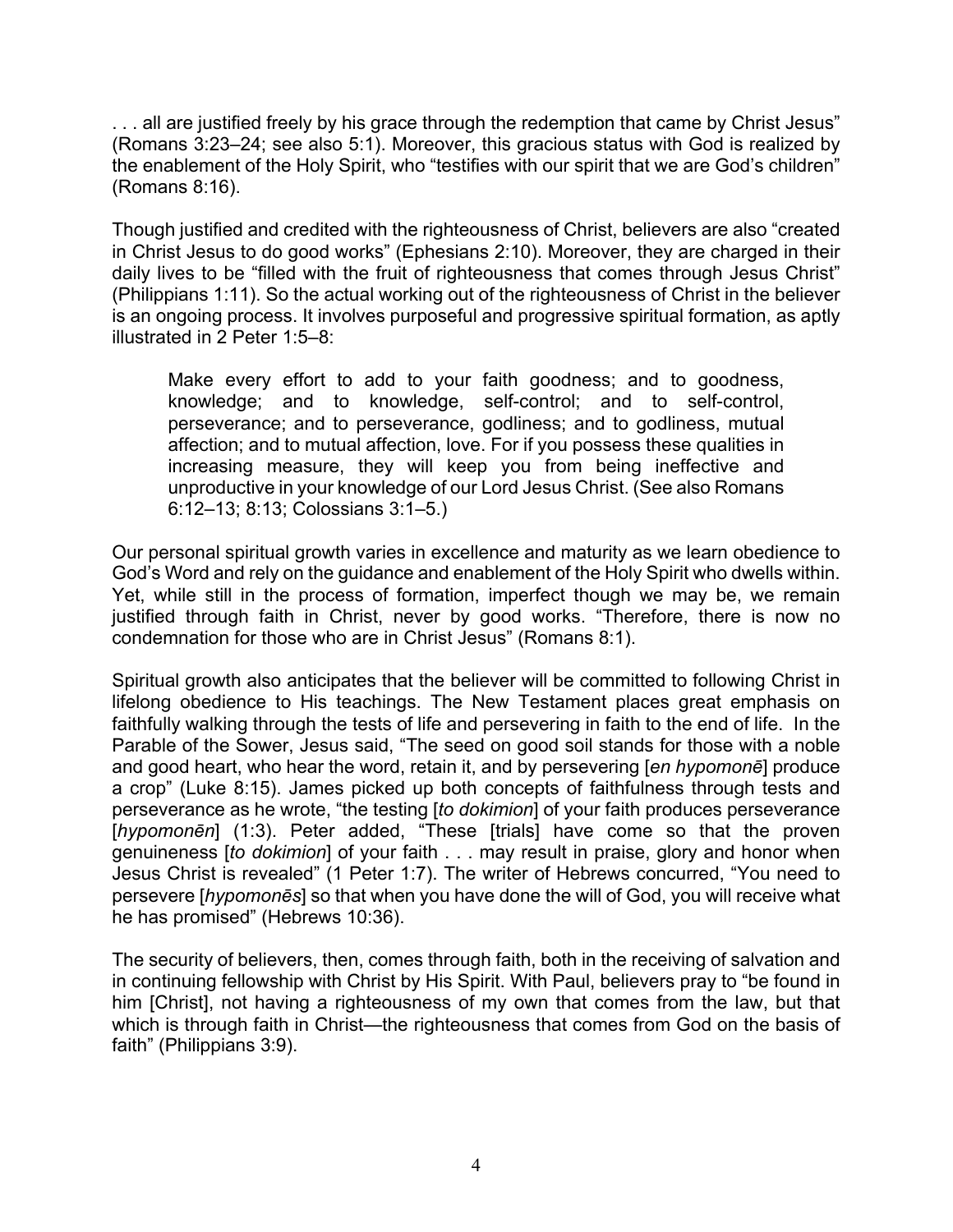### **III. Salvation Is an Ongoing Conflict with Temptation and Sin**

Temptation and sin are realities of life in a fallen world. While believers faithfully trust in and follow Christ, they are nonetheless subject to human frailty. Though granted justification and righteousness before God on the basis of the righteousness of Christ, they do not attain to sinless perfection in this world. "We all stumble in many ways" (James 3:2). "If we claim to be without sin, we deceive ourselves and the truth is not in us" (1 John 1:8).

Nonetheless, the Scriptures emphasize that Christian life is to be lived on a positive trajectory of spiritual transformation. As previously emphasized, believers have been "born again" by the Spirit of God (John 3:3–8), they are "new creations" for whom the old has gone and the new has come (2 Corinthians 5:17). So John confidently repeated in his later epistle, "No one who is born of God will continue to sin" (1 John 3:9). The same Holy Spirit who convicts unbelievers of sin (John 16:8) continues to convict believers of sin and to guide them into truth (John 16:13). "No one who lives in him [Christ] keeps on sinning. No one who continues to sin has either seen him or known him" (1 John 3:6).

John added a further sobering note, "The one who does what is sinful is of the devil, because the devil has been sinning from the beginning" (1 John 3:8). Believers cannot keep on sinning the way unbelievers do. "Shall we go on sinning so that grace may increase?" asked Paul (Romans 6:1). The answer is an emphatic negative. Continuing sinful practices will adversely affect the believer's faith, and, if they are not repented of, will finally destroy faith.

When believers confess that they have sinned and turn to Christ in repentance, they do so with the secure knowledge that as a child of God they have "an advocate with the Father—Jesus Christ the Righteous One" (1 John 2:1). Further, "If we confess our sins, he is faithful and just and will forgive us our sins and purify us from all unrighteousness" (1 John 1:9). Thus believers are assured of the provision of God to strengthen and forgive them as they struggle with temptation and sin, never needing to doubt their salvation, which is based upon the righteousness of Christ accepted by faith.

It is also to be declared emphatically that believers are not in a revolving door, moving in and out of the grace of God! They are secure in the hand of God. "For I am convinced that neither death nor life, neither angels nor demons, neither the present nor the future, nor any powers, neither height nor depth, nor anything else in all creation, will be able to separate us from the love of God that is in Christ Jesus our Lord" (Romans 8:38–39). Their standing as justified believers in Christ is always by faith. Without faith in Christ, there is no longer a saving relationship with him. This is why Scripture admonishes believers, "See to it, brothers, that none of you has a sinful, unbelieving heart" (Hebrews 3:12).